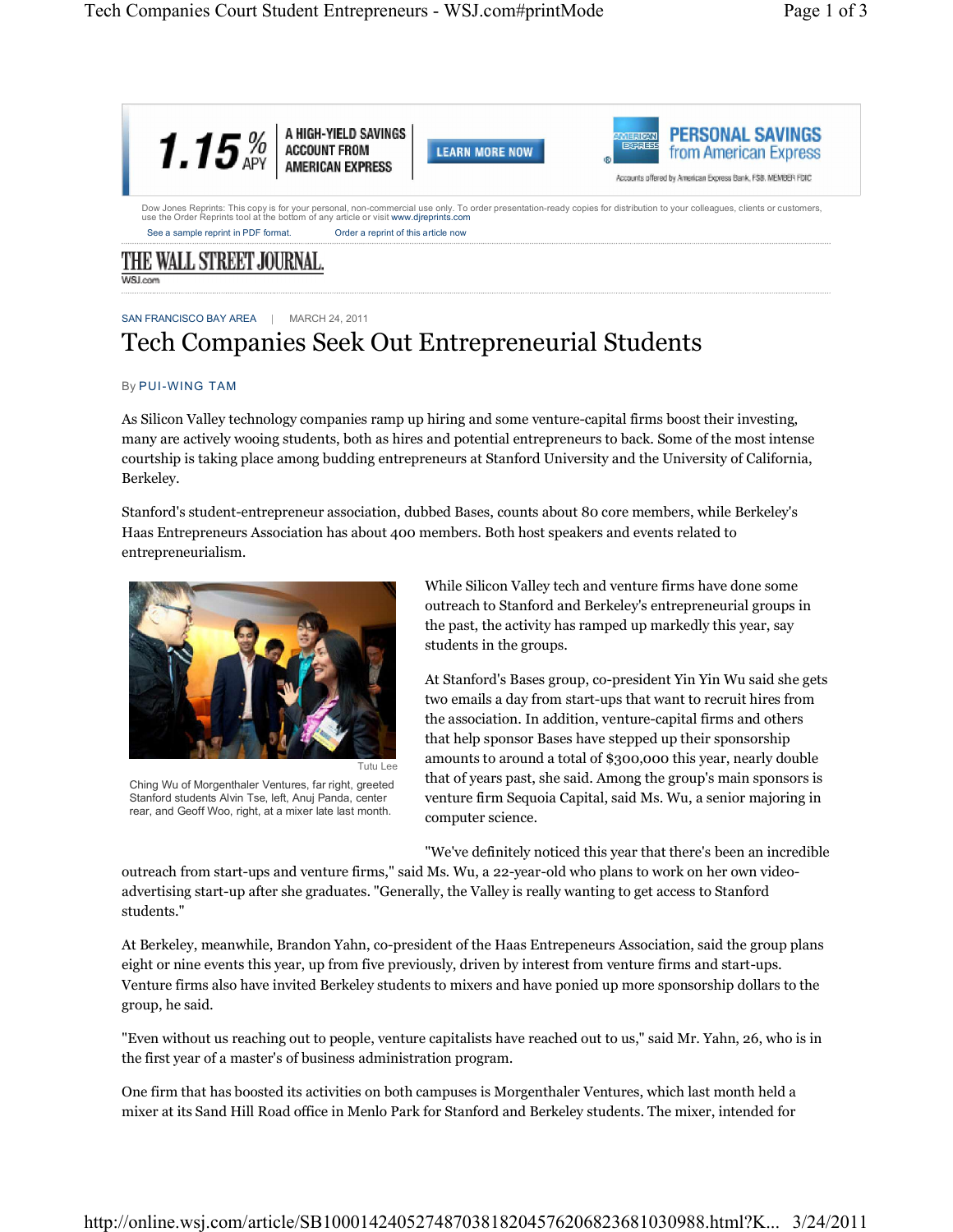about 40 people, ultimately ballooned to around 85, including start-up companies on the hunt for employees, said Ching Wu, Morgenthaler's vice president of marketing.

Gary Little, a Morgenthaler venture capitalist, added that some of the students landed internship and job interviews through the event and that his firm is considering giving several of them start-up funding.

"It really is a battle for the best and brightest," said Mr. Little. "The best students are in such demand that you have to keep looking, looking, looking."

# **Corrections & Amplifications:**

A previous version of this article misspelled the name of the co-president of the Haas Entrepeneurs Association Brandon Yahn. The photo caption misspelled the name of Stanford student Anuj Panda.

**Write to** Pui-Wing Tam at pui-wing.tam@wsj.com

Copyright 2011 Dow Jones & Company, Inc. All Rights Reserved This copy is for your personal, non-commercial use only. Distribution and use of this material are governed by our Subscriber Agreement and by copyright law. For non-personal use or to order multiple copies, please contact Dow Jones Reprints at 1-800-843-0008 or visit www.djreprints.com

## **Job Opportunities**

Index Equity Portfolio Manager - BlackRock Inc. Trade Sales Officer San Francisco - Citigroup Inc. Software Engineer : PHP - Robert Half Technology MySQL OEM/ISV Field Account Executive - Oracle Corp.

More jobs and career news from FINS

**keyword city, state, zip FIND JOBS** 

MORE JOBS AND CAREER NEWS Finance Jobs | Technology Jobs | Sales & Marketing Jobs

**FINS for Employers & Recruiters » POST A JOB** 

**UPCOMING GAMES:**

#### NHL

## **TBD @ Sharks**

Wednesday April 13, 2011 at 1:00 pm GET TICKETS »

#### **NRA**

#### **Lakers @ Warriors**

Wednesday April 6, 2011 at 7:30 pm on KCAL, CSBA GET TICKETS »

## MLB **Cardinals @ Giants** Friday April 8, 2011 at 1:35 pm

GET TICKETS »

NBA **Mavericks @ Warriors**